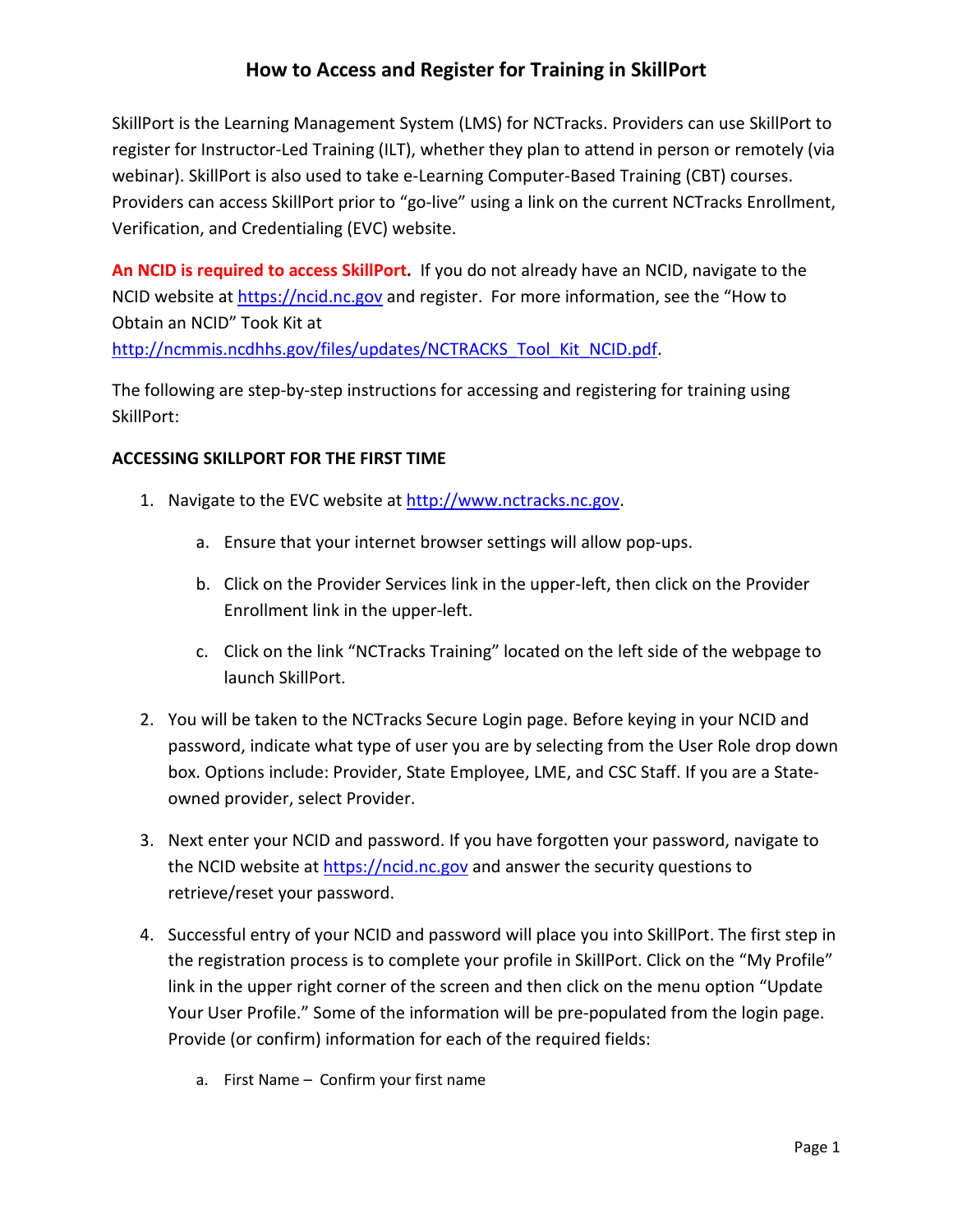- b. Last Name Confirm your last name
- c. Email address Confirm your work email address
- d. User Role Select one from the drop down box (CSC Staff, Provider, State Employee, LME)
- e. NPI If you are a Provider, enter your NPI (or atypical provider number, if applicable). If your provider organization has multiple NPIs, list the one you work with most frequently.
- f. Provider Type Select one from the drop down box (Dental, Institutional, Medical, Pharmacy, or Not Applicable). This corresponds to the claim type a provider most frequently bills. If you are not a provider, select "Not Applicable."
- g. DHHS Division Select one from the drop down box (DMA, DMH, DPH, ORHCC, OMMISS, Other, N/A). If you are a provider, select the division you most frequently bill.

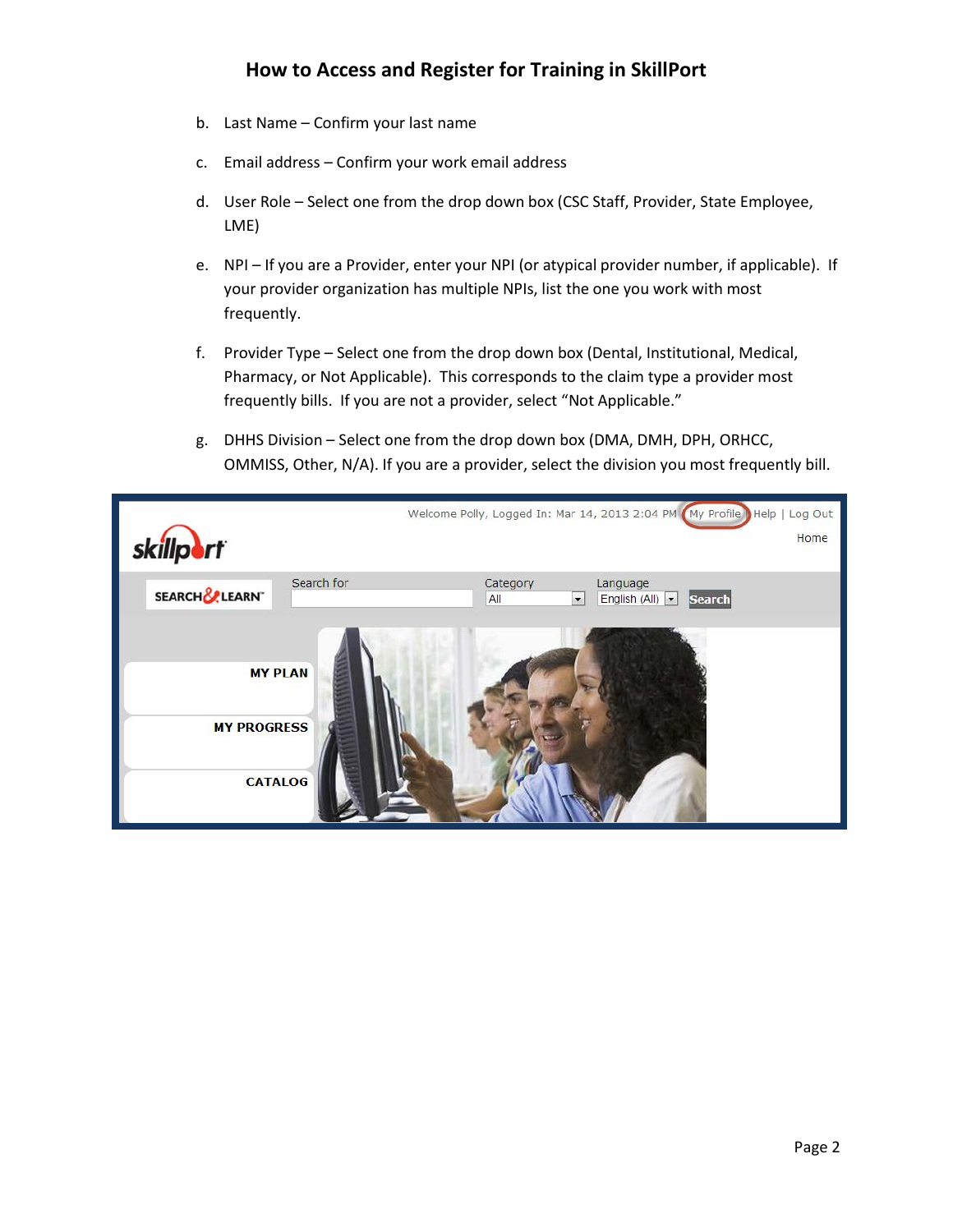| <b>Update Your User Profile</b>          |
|------------------------------------------|
|                                          |
| <b>First Name</b>                        |
| Polly                                    |
| <b>Last Name</b>                         |
| Provider                                 |
|                                          |
| <b>Email Address</b>                     |
| pollypro@myhosptial.com                  |
| * User Role                              |
| Select One<br>$\blacktriangledown$       |
|                                          |
| NPI - If you are a provider              |
|                                          |
|                                          |
| * Provider Type<br>Select One            |
|                                          |
| * DHHS Division- Affiliated with or most |
| often billed                             |
| Select One                               |
| Reset Update Profile                     |
|                                          |
|                                          |

5. Once you have entered all of the fields in the Profile, click on the "Update Profile" button. You will see a confirmation message indicating successful update of your profile.

### **ENROLLING IN COMPUTER-BASED TRAINING**

6. Select the "Catalog" navigational area on the left side of the screen to bring up the catalog of courses currently available. Click on the plus sign (+) next to the appropriate folder for your user role (Provider, State, CSC Staff). Providers should then click on the plus sign (+) next to the appropriate provider type (Dental, Institutional, Medical, Pharmacy). SkillPort will display folders for Computer-Based Training, Instructor-Led Training, Remote Training, and Participant User Guides. Click on the plus sign (+) next to "Computer-Based Training" to display the list of available CBT courses. The "NCTracks Overview Provider Portal" course should be completed prior to any other NCTracks training. This course is pre-selected in the "My Plan" section of SkillPort.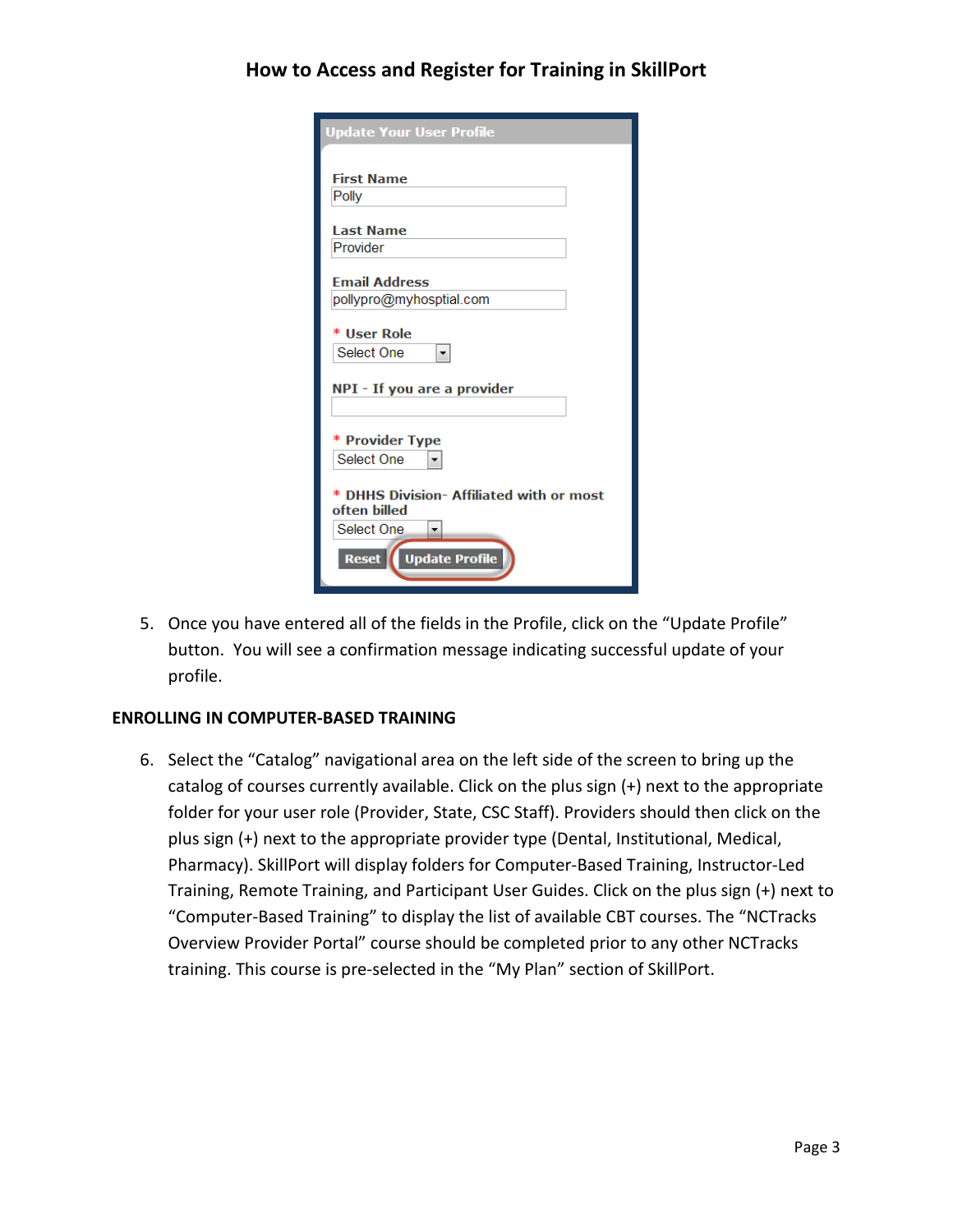| Search for<br>SEARCH & LEARN                           | Category<br>Language<br>English (All)  <br>All<br>$\blacktriangledown$<br><b>Search</b>                                                                                                                                                         |
|--------------------------------------------------------|-------------------------------------------------------------------------------------------------------------------------------------------------------------------------------------------------------------------------------------------------|
|                                                        | <b>Catalog</b>                                                                                                                                                                                                                                  |
| <b>MY PLAN</b><br><b>MY PROGRESS</b><br><b>CATALOG</b> | <b>Provider Training</b><br>Ξ<br>Dental<br>Ξ<br>Computer-Based Training (CBT)<br>Ξ<br>Ŧ<br>Instructor-Led Training (ILT)<br>Ξ<br>Remote Training (WebEx)<br>Participant User Guides<br>Ŧ<br>Ŧ<br>Institutional<br>E<br>Medical<br>Ξ<br>Pharmacy |
| Support $\rightarrow$                                  | <b>State Training</b><br>Ŧ<br><b>CSC Staff Training</b><br>Ŧ                                                                                                                                                                                    |

- 7. To take a Computer-Based Training course, place your cursor over the course title and the word "Launch" will appear next to the course name. Click on the word "Launch" and the course will begin. If you need to stop prior to completing the course, SkillPort will remember where you left off and you can resume taking the course at a later time.
- 8. Each e-Learning course includes questions upon completion to test understanding of the content presented. A passing score of 80% or higher is required to receive credit for the course. A course may be taken more than once.

| SEARCH LEARN"         | Search for                                        | Category<br>All<br>$\vert \cdot \vert$                                                                                       | Language<br>English (All) v Search                      |                               |
|-----------------------|---------------------------------------------------|------------------------------------------------------------------------------------------------------------------------------|---------------------------------------------------------|-------------------------------|
|                       | <b>Catalog</b>                                    |                                                                                                                              |                                                         |                               |
| <b>MY PLAN</b>        | <b>Provider Training</b><br>Ξ<br>Dental<br>Ξ<br>Θ |                                                                                                                              |                                                         |                               |
| <b>MY PROGRESS</b>    | த                                                 | Computer-Based Training (CBT)<br>CBT 73.2: How to File a Professional Claim                                                  | CBT 67: NCTracks Overview Provider Portal for Providers | <b>[Launch]</b> Show Details] |
| <b>CATALOG</b>        | 鸟<br>Ą<br>鸟                                       | CBT 76: How to Read Your Remittance Advice<br>CBT 73.1: How to File a Pharmacy Claim<br>CBT 73.3: How to File a Dental Claim |                                                         |                               |
|                       |                                                   | CBT 73.4 How to File an Institutional Claim                                                                                  |                                                         |                               |
| Support $\rightarrow$ | Ξ                                                 | Instructor-Led Training (ILT)                                                                                                |                                                         |                               |
|                       | ⊞<br>E                                            | Remote Training (WebEx)<br>Participant User Guides                                                                           |                                                         |                               |
|                       | Institutional<br>Ŧ                                |                                                                                                                              |                                                         |                               |
|                       | Medical<br>Ξ                                      |                                                                                                                              |                                                         |                               |
|                       | Pharmacy                                          |                                                                                                                              |                                                         |                               |
|                       | <b>State Training</b><br>田                        |                                                                                                                              |                                                         |                               |
|                       | <b>CSC Staff Training</b><br>Ξ                    |                                                                                                                              |                                                         |                               |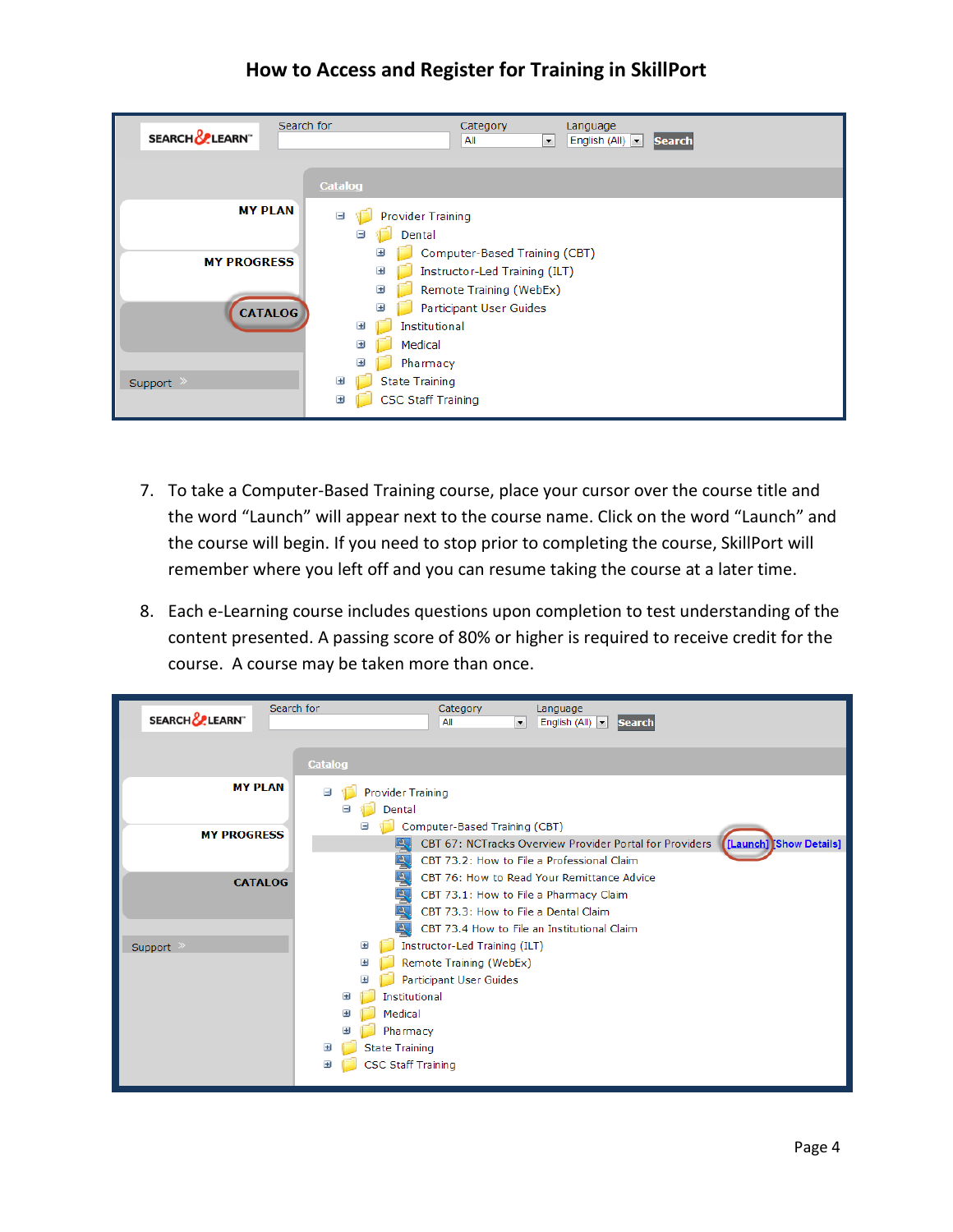#### **ENROLLING IN INSTRUCTOR-LED TRAINING**

Instructor-Led Training for providers will be held in five locations across North Carolina from April 8 through June 20, 2013. There will be approximately two weeks of training at each location, organized by provider type (Institutional, Medical, Dental, and Pharmacy), with between 1½ and 2½ days of training for each type. Within a provider type, topics are scheduled by job function so each member of a provider's organization can attend only the course(s) needed. Instructor-Led Training can be attended on-site or remotely via webinar.

- 9. To register for on-site Instructor-Led Training, click on the "Catalog" navigational area on the left side of the screen to bring up the catalog of courses currently available. Click on the plus sign (+) next to the appropriate folder for your user role (Provider, State, CSC Staff). Providers should then click on the plus sign (+) next to the appropriate provider type (Dental, Institutional, Medical, Pharmacy). SkillPort will display folders for Computer-Based Training, Instructor-Led Training, Remote Training, and Participant User Guides. Click on the plus sign (+) next to "Instructor-Led Training" to display the list of available ILT courses.
- 10. Instructor-Led Training courses are listed according to:
	- a. Course the topic of the ILT course being offered, such as Prior Approval
	- b. Location the city and venue where the ILT course is being offered
	- c. Dates the date and time the training is offered
- 11. Register for the appropriate ILT course(s) based on your provider type, dates, and location where you want to take the training. (Note that courses attended remotely via webinar are listed separately from the on-site Instructor-Led Training.) There are limits to the number of participants who can attend training at each location, both on-site and remotely via webinar.
- 12. To register for a particular ILT course, place your cursor over the name of the course and the word "Sessions" will appear to the right. Select "Sessions", and then scroll down and select the session you would like to attend and click "Enroll Me" and you will be registered for that course. If you wish to take all of the training available for your provider type at a particular location, you can do so, but you will need to register for each course separately. **Note: Based on limited seating availability at each training venue, it is mandatory that you register for all the sessions you plan on attending. If**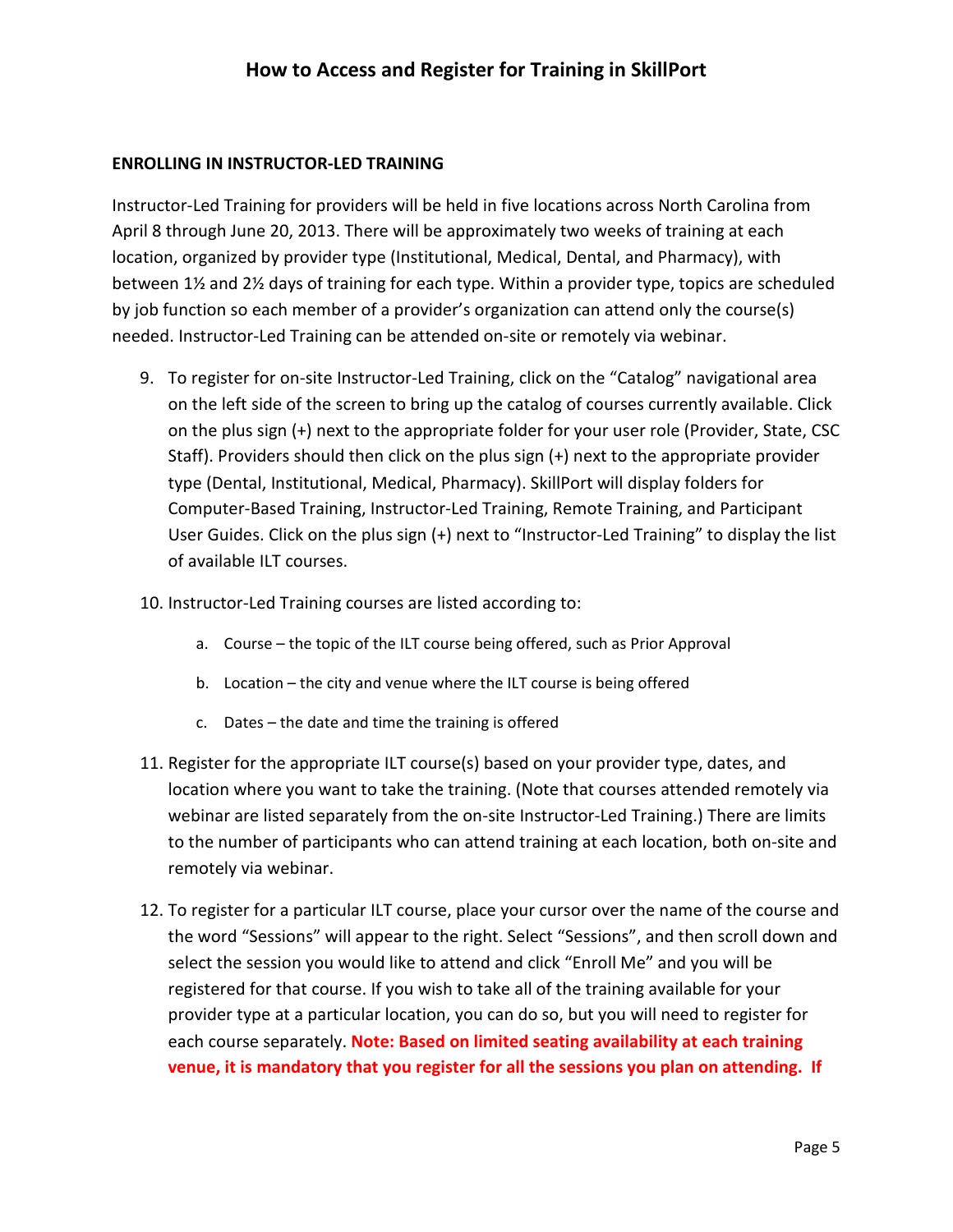**there will be more than one person from your office or organization that plan on attending, each person must register separately under their own NCID.**

| SEARCH & LEARN"                                         | Search for<br>Category<br>Language<br>English (All)  <br>All<br><b>Search</b><br>$\blacksquare$    |
|---------------------------------------------------------|----------------------------------------------------------------------------------------------------|
|                                                         | Catalog                                                                                            |
| <b>MY PLAN</b>                                          | <b>Provider Training</b><br>$\equiv$<br>Medical<br>$\equiv$<br><b>Instructor Led Training</b><br>Ξ |
| <b>MY PROGRESS</b>                                      | Ю.<br>Submitting a Professional Claim (Medical Group) (Sessions) Show Details]<br>ਕਾਧ              |
| <b>CATALOG</b>                                          |                                                                                                    |
| Support $\rightarrow$<br><b>Instructor Led Training</b> |                                                                                                    |

|    | <b>Availah</b>                                                                                                                                                                      |                     |                      |                       |                                            |                              |                                                    |                             |
|----|-------------------------------------------------------------------------------------------------------------------------------------------------------------------------------------|---------------------|----------------------|-----------------------|--------------------------------------------|------------------------------|----------------------------------------------------|-----------------------------|
|    |                                                                                                                                                                                     |                     |                      | <b>Start</b>          |                                            | End                          | <b>Facility Name</b>                               | <b>Classroom Name</b>       |
| ಿ  | ilt_clm221-0001 299                                                                                                                                                                 |                     | Apr 11, 2013 2:30 PM |                       | Eastern Daylight Time Apr 11, 2013 5:00 PM | <b>Eastern Daylight Time</b> | <b>Asheville- Crowne Plaza Resort</b>              | Mt. Mitchell/Mt. Roan/Mt.   |
| ಿ  | clm221-0002                                                                                                                                                                         | <b>View Session</b> | pr 12, 2013 8:00 AM  | Eastern Daylight Time | Apr 12, 2013 10:15 AM                      | Eastern Daylight Time        | Asheville- Crowne Plaza Resort                     | Mt. Mitchell/Mt. Roan/Mt. P |
| ⅋  | $-$ clm221-0003                                                                                                                                                                     | $-500$              | May 2, 2013 2:30 PM  | Eastern Daylight Time | May 2, 2013 5:00 PM                        | Eastern Daylight Time        | Greensboro Marriott Downtown                       | Southern Crescent           |
| 逻  | ilt clm221-0004                                                                                                                                                                     | 500                 | May 3, 2013 8:00 AM  | Eastern Daylight Time | May 3, 2013 10:15 AM                       | Eastern Daylight Time        | Greensboro Marriott Downtown                       | Southern Crescent           |
| ₩  | ilt_clm221-0005                                                                                                                                                                     | 500                 | May 9, 2013 2:30 PM  | Eastern Daylight Time | May 9, 2013 5:00 PM                        | Eastern Daylight Time        | Charlotte-Harris Conference Center Conference Room |                             |
|    | <b>&amp; ilt clm221-0006</b>                                                                                                                                                        | 500                 | May 10, 2013 8:00 AM | Eastern Daylight Time | May 10, 2013 10:15 AM                      | Eastern Davlight Time        | Charlotte-Harris Conference Center Conference Room |                             |
| 87 | ilt_clm221-0007                                                                                                                                                                     | 680                 | May 16, 2013 2:30 PM | Eastern Daylight Time | May 16, 2013 5:00 PM                       | <b>Eastern Daylight Time</b> | <b>Wilmington Convention Center</b>                | <b>Grand Ballroom</b>       |
|    | <b>&amp; ilt clm221-0008</b>                                                                                                                                                        | 680                 | May 17, 2013 8:00 AM | Eastern Daylight Time | May 17, 2013 10:15 AM                      | Eastern Daylight Time        | <b>Wilmington Convention Center</b>                | <b>Grand Ballroom</b>       |
| ₩  | ilt clm221-0009                                                                                                                                                                     | 500                 | Jun 13, 2013 2:30 PM | Eastern Daylight Time | Jun 13, 2013 5:00 PM                       | Eastern Daylight Time        | Raleigh Convention Center                          | Meeting Room 302            |
|    | <b><i>V</i></b> it clm221-0010                                                                                                                                                      | 500                 | Jun 14, 2013 8:00 AM | Eastern Daylight Time | Jun 14, 2013 10:15 AM                      | Eastern Daylight Time        | <b>Raleigh Convention Center</b>                   | Meeting Room 302            |
|    | To enroll in a session, click on that session link above. If none of the above sessions will work for you, click the button below to add yourself to the Watch List for this class. |                     |                      |                       |                                            |                              |                                                    |                             |
|    | Add this course to my Watch List                                                                                                                                                    |                     |                      |                       |                                            |                              |                                                    |                             |

| <b>Start</b><br>End<br>Apr 11, 2013 2:30 PM Eastern Daylight Time<br>Eastern Daylight Time<br>Apr 11, 2013 5:00 PM<br>Enroll me<br><b>Enrolled / Capacity</b><br>$0/300(0\%)$<br><b>Enrollment Deadline</b><br>Never<br><b>Session Notes</b><br>Crowne Plaza Resort Asheville<br>One Resort Drive, Asheville, NC 28806<br>Phone: 828-254-3211 | Meeting schedule for ilt_clm221-0001 |  |  |  |  |
|-----------------------------------------------------------------------------------------------------------------------------------------------------------------------------------------------------------------------------------------------------------------------------------------------------------------------------------------------|--------------------------------------|--|--|--|--|
|                                                                                                                                                                                                                                                                                                                                               |                                      |  |  |  |  |
|                                                                                                                                                                                                                                                                                                                                               |                                      |  |  |  |  |
|                                                                                                                                                                                                                                                                                                                                               |                                      |  |  |  |  |
|                                                                                                                                                                                                                                                                                                                                               |                                      |  |  |  |  |
|                                                                                                                                                                                                                                                                                                                                               |                                      |  |  |  |  |
|                                                                                                                                                                                                                                                                                                                                               |                                      |  |  |  |  |
|                                                                                                                                                                                                                                                                                                                                               |                                      |  |  |  |  |
|                                                                                                                                                                                                                                                                                                                                               |                                      |  |  |  |  |
|                                                                                                                                                                                                                                                                                                                                               |                                      |  |  |  |  |
|                                                                                                                                                                                                                                                                                                                                               |                                      |  |  |  |  |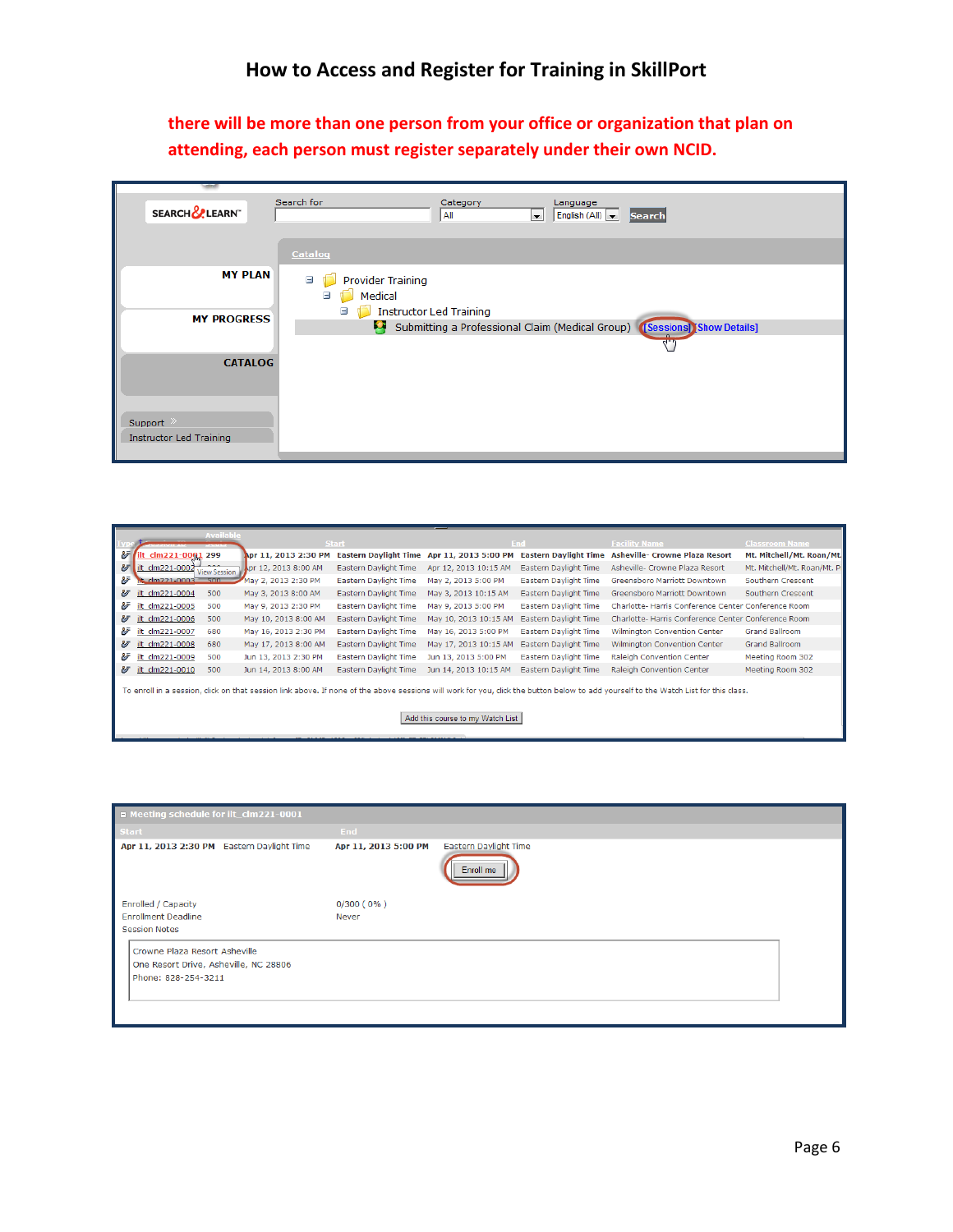13. If you wish to attend the Instructor-Led Training remotely via webinar, follow the same process outlined beginning in Step 11, but click on the plus sign (+) next to "Remote Training" to display the list of ILT courses for your provider type. The courses listed under "Remote Training" are the same sessions offered under the on-site Instructor-Led Training. If you plan to attend remotely, it is important to register under "Remote Training" so that we will have an accurate count of the number of participants using the webinar. Webinar participants will be able to ask questions of the instructor.

### **SEARCHING FOR TRAINING COURSES**

- 14. If you do not readily find the course you are looking for, either e-Learning or ILT, you can use the Search feature. Enter one or more key words into the "Search for" box and click on the Search button and SkillPort will return all of the courses that match those criteria. A complete list of available e-Learning (CBT) and ILT courses is included at the end of this document.
- 15. If you are ready to exit SkillPort, click on the "Logoff" button in the upper right corner of the screen. Logging off will return you to the EVC website. You can re-enter SkillPort at any time, by following the same procedure outlined, beginning with Step number 1. (You do not need to re-enter the Profile information, unless something has changed.)

### **ATTENDING INSTRUCTOR-LED TRAINING**

16. You will not receive any reminder regarding the ILT courses you have registered for, so make note of your course registrations on your calendar. To review your currently enrolled ILT courses in SkillPort, click on the "Instructor Led Training" link on the left side of the screen under the heading "Support". If the date or venue of an ILT course you have registered for changes, notification will be sent to the email address in your Profile.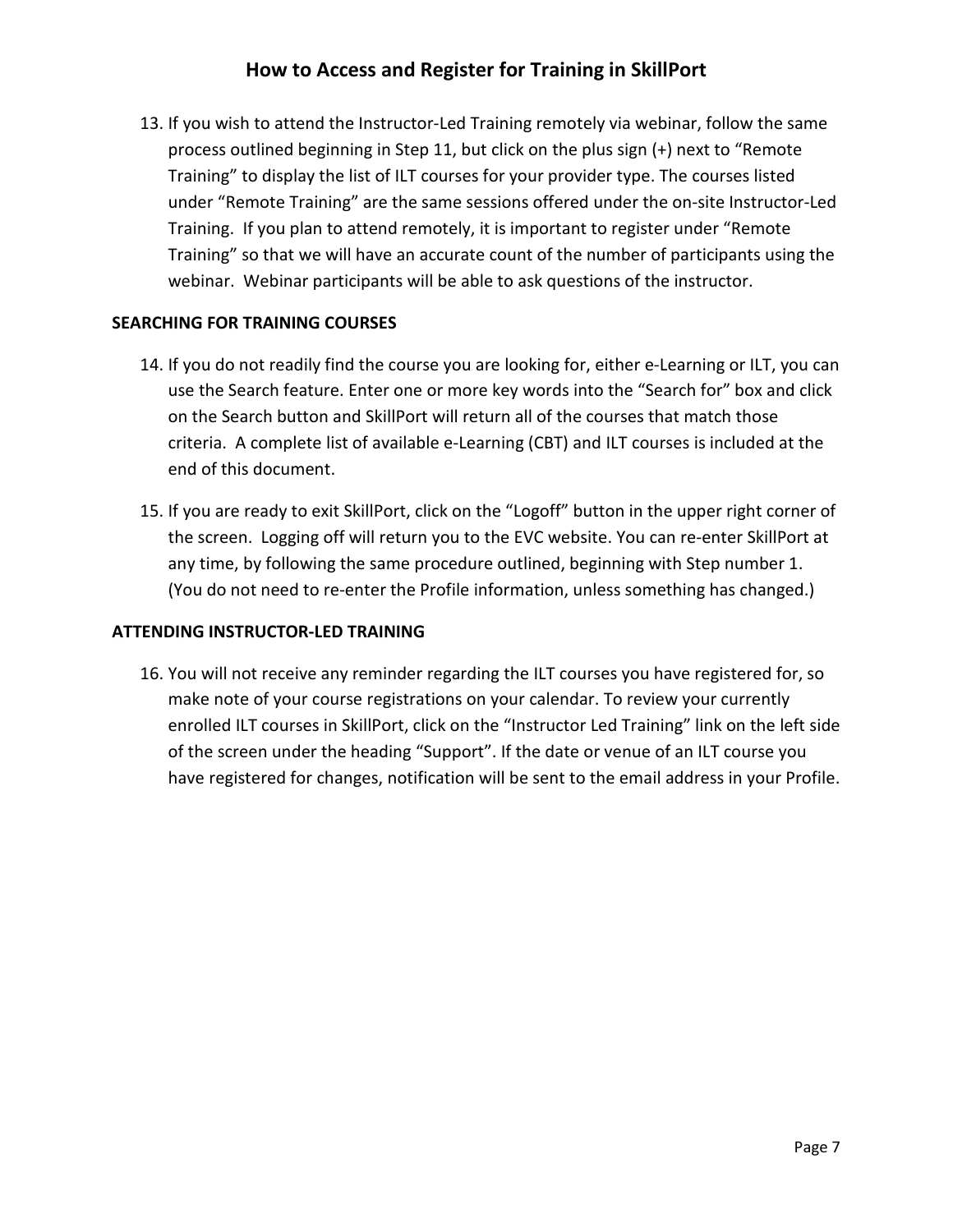| SEARCH & LEARN"                        | Search for             | Category<br>All<br>×. | Langua<br>English |
|----------------------------------------|------------------------|-----------------------|-------------------|
|                                        | Catalog                |                       |                   |
| <b>MY PLAN</b>                         | Provider Training<br>Ŧ |                       |                   |
| <b>MY PROGRESS</b>                     |                        |                       |                   |
| <b>CATALOG</b>                         |                        |                       |                   |
| Instructor Led Training <sub>thy</sub> |                        |                       |                   |

| Learner My ILT |                                                                                            |                                                    |                                                                                                                                      |                             |  |  |  |  |  |
|----------------|--------------------------------------------------------------------------------------------|----------------------------------------------------|--------------------------------------------------------------------------------------------------------------------------------------|-----------------------------|--|--|--|--|--|
| My ILT         |                                                                                            |                                                    |                                                                                                                                      |                             |  |  |  |  |  |
|                |                                                                                            |                                                    | <b>Instructor Led Training Sessions I Am Enrolled In</b>                                                                             |                             |  |  |  |  |  |
|                |                                                                                            |                                                    |                                                                                                                                      | <b>Schedule Information</b> |  |  |  |  |  |
|                | Title<br><b>Facility Name</b><br>End<br><b>Session ID</b><br><b>Start</b><br><b>Status</b> |                                                    |                                                                                                                                      |                             |  |  |  |  |  |
|                | ilt_clm221-0001                                                                            | Submitting a Professional Claim<br>(Medical Group) | Apr 11, 2013 2:30 PM Eastern Daylight Time Apr 11, 2013 5:00 PM Eastern Daylight Time Asheville- Crowne Plaza Resort Pending Session |                             |  |  |  |  |  |
|                | <b>Instructor Led Training Courses I Am Watching</b>                                       |                                                    |                                                                                                                                      |                             |  |  |  |  |  |
|                | You are not watching any Instructor Led Training courses.                                  |                                                    |                                                                                                                                      |                             |  |  |  |  |  |
|                |                                                                                            |                                                    |                                                                                                                                      |                             |  |  |  |  |  |

- 17. When you arrive at the venue for your on-site ILT course(s), you will be asked to sign in and provide picture identification because there are a limited number of seats available at each venue.
- 18. Groups can attend Instructor-Led Training remotely via webinar together, but each participant should register separately for the Remote Training course(s) to be attended.

We look forward to working with you in learning more about NCTracks. **If you have any questions regarding NCTracks training or the use of SkillPort, please contact the CSC EVC Call Center at 866.844.1113 or by email at NCMedicaid@csc.com.** If you have questions or problems regarding your NCID, contact the NCID help desk a[t https://ncid.nc.gov.](https://ncid.nc.gov/)